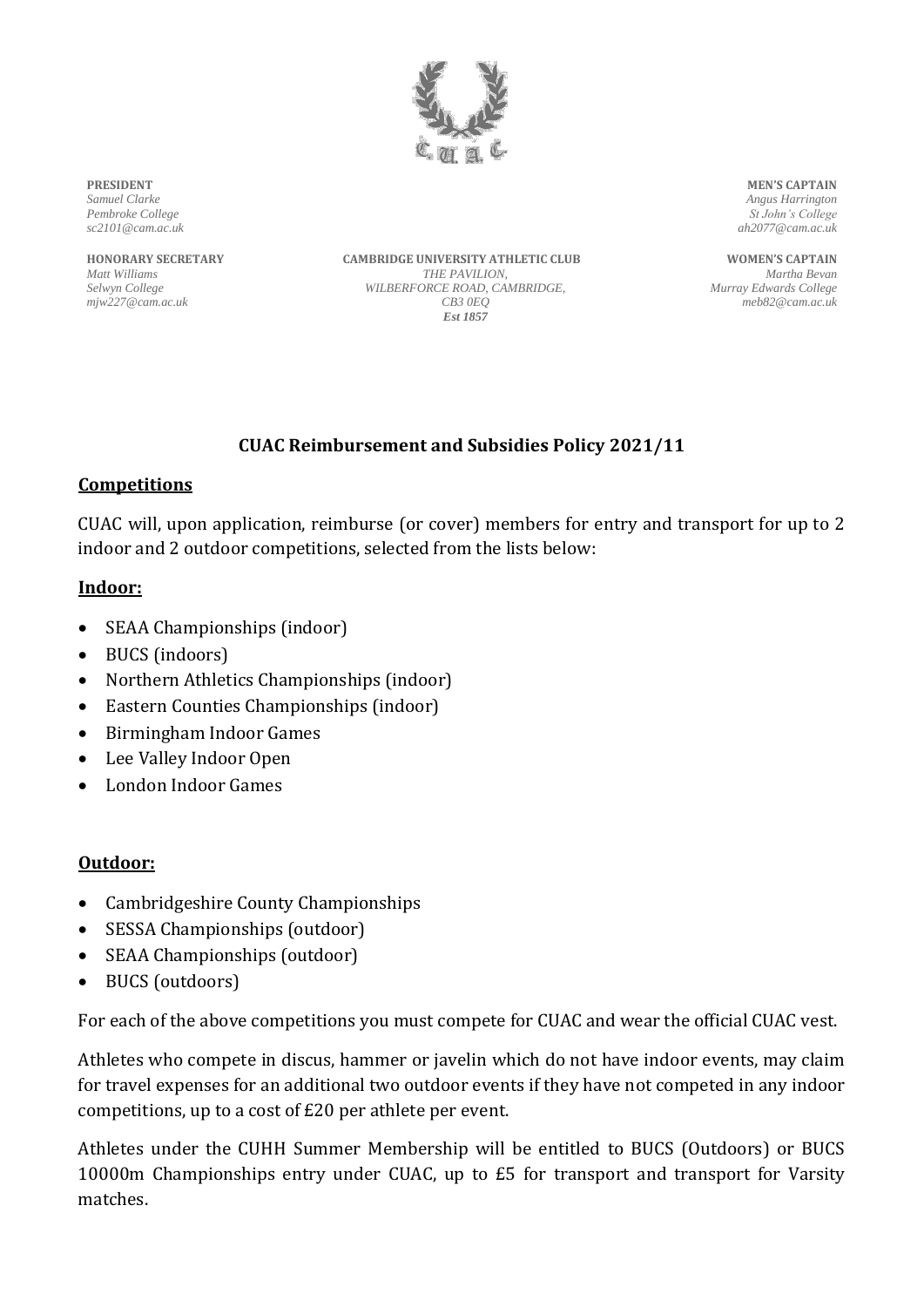If the match is a club fixture (i.e. CUAC is competing as a club) without club transport, requests for travel expenses can be made to the Junior Treasurer, also informing the President. Such expenses must be approved in advance.

They may include transport by car on the understanding that multiple CUAC athletes travel.

Payment will not be made for an amount a) anything above actual costs, or b) greater than the cheapest mode of transport (i.e. if a train ticket is £10 and there is no lower fare on any other transport, £10 per person will be reimbursed, regardless of the mode of travel), nor.

CUAC will reimburse the cheaper of the two options outlined below:

1. Mileage claims at a rate 25p/mile, ideally we would like a full car of athletes.

2. Rail fare to and from the competition, travelling via the cheapest method possible (i.e. off-peak, on an appropriate railcard).

For car mileage, Google Maps is to be used to calculate the route from Cambridge to the destination.

Online membership forms must have been completed and membership fees must have been paid to make you eligible to compete for CUAC. If you need to withdraw from an event due to injury, please let your captain/s know immediately. Failure to attend an event usually results in the club being issued a fine. Such fines, or those issued as a result of poor athlete behaviour will be passed directly to the athlete concerned.

For more information or to make a request, please contact the President and the Junior Treasurer in the first instance.

#### **Failure to compete**

In the event that an athlete fails to compete at a competition for which their entry has been paid, they will be required to reimburse CUAC for the cost of entry. In the case of injury, sickness, or family emergencies, athletes are exempt from this requirement to reimburse CUAC.

#### **Physiotherapy\***

CUAC has a small portion of the budget set aside to assist athletes with physiotherapy costs. CUAC currently subsidises the cost of a physiotherapy appointment, such that the member is only required to pay £12 per half-hour appointment. Appointments with student physiotherapist trainees will be free of charge.

#### **Indoor Training\***

Where additional indoor sessions are required by an event group, the club will endeavour to pay transport costs (but not the training costs) of such trips. Interested squad leaders and athletes should contact the President prior to arranging such sessions, and such travel must be approved